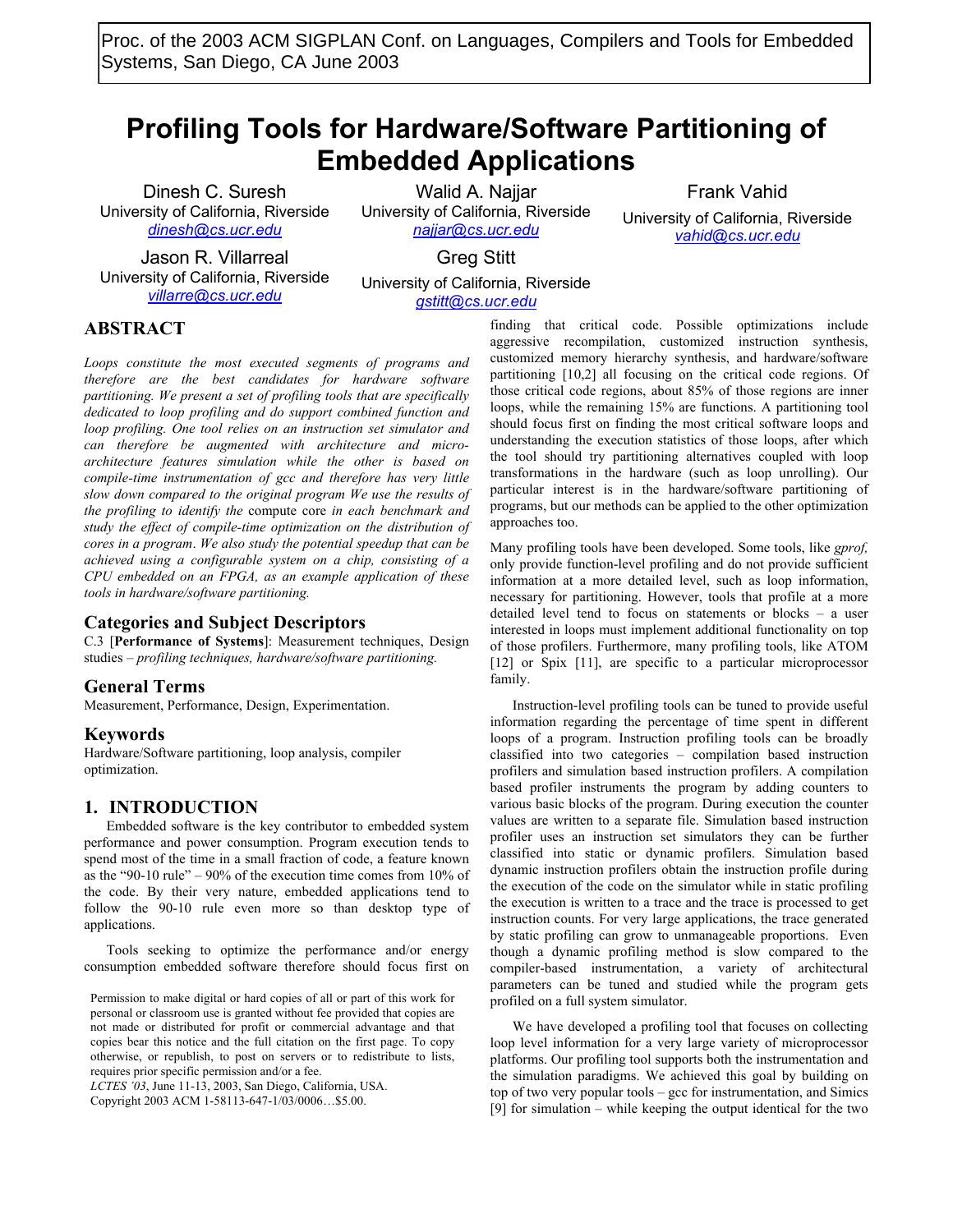paradigms, enabling easy switching among the paradigms. Both gcc and Simics, and hence our tool, support dozens of popular microprocessors. We call our toolset as Frequent Loop Analysis Toolset (FLAT).

#### **2. RELATED WORK**

Profilers like *gprof* are helpful to the extent of determining the time spent on function calls. However, to make judicious hardware/software partitioning decisions, knowledge of the program at the granularity of loops is imperative.

ATOM [11] provides a toolset that lets the user track a program's behavior by inserting analysis routine at interesting parts of the program. When the program is executed, the analysis routines collect information about various parts of the program and dump the result to a separate file. ATOM provides the following tools for instruction profiling-*hiprof*, *pixie* and *uprof*. The *hiprof* tool is capable of providing sampled program counters for different program events. *Pixie* tool provides basic block profile information. *Uprof* is useful for profiling non-time events and can provide procedure, source line and assembler profiles for a program.

The Harvard Atom Like Tool (HALT) [3] provides a flexible way to add routines to program produced by the SUIF compiler. Users indicate interesting parts of the program by labeling them with SUIF annotations. HALT looks for these annotations, and inserts function calls to analysis routines that match the type of the annotation. Using different analysis routines, Halt provides a number of hardware simulators, performs branch stream analysis, and records statistics for profile-driven optimizations. HALT is helpful for obtaining information regarding branch prediction, code layout, instruction scheduling, and register allocation. It has been ported to MIPS and ALPHA processors.

Optimally Profiling and Tracing Programs [4] inserts counters in the CFGs in order to record the execution count of the basic blocks and the program. QPT [15] is an instruction-profiling tool based on the algorithms described in [4] and is targeted for the SPARC architecture. It supports two modes of instruction profiling – a quick mode and a slow mode. Slow mode inserts a counter for every basic block while the quick mode relies on inserting counters on an infrequently executed subset of edges in the control flow graph. CPROF [15] processes program traces generated by QPT and annotates source lines and data structures with the appropriate cache miss statistics.

ProfileMe [5] samples instructions as they move through an outof-order issue pipeline and reports statistics like cache miss rates. LooAn [1] is a profiling tool that gives loop and function level information. However, since it's a static profiler, trace files scale up to unmanageable proportions for very large programs. Shade [15] combines instruction set simulation with trace generation capability. It uses a user-specified trace analyzer to control program execution and the extent of trace generation. The analyzer code is generated dynamically and is cached for reuse.

ALTO [16] develops whole-program data flow analysis and code optimization techniques for link time program optimization and is targeted to the DEC Alpha architecture. SpixTool [11] is an instruction profiling toolset intended for the SPARC architecture and it consists of the following two tools – Spix and Spixstat. Spix generate basic block execution profile while Spixstat generates statistics on instruction count, branch behavior, opcode usage, etc. Loop information can be easily deduced from the tool's output.

The Vtune [13] Performance Analyzer collects, analyzes and displays software performance data from the program-level down to a specific function, module or instruction in a developer's source code. Vtune runs on windows and Linux and is targeted for all Intel processors. Idtrace [17] is an instrumentation tool for Intel architecture on Unix platforms. It produces a variety of trace types like profile, memory reference, and full execution traces. Primitive post-processing tools, which read output files, view traces, and compute basic profile data are included in the IDtrace package.

Cacheprof [18] is an execution-driven memory simulator for the x86 architecture. It annotates each instruction that reads and writes memory and links a cache simulator into the resulting executable. Upon execution, the data references are trapped and sent to the simulator. Besides producing a procedure-level summary, Cacheprof reports number of memory references and the number of misses for each line of the source code.

FLAT is intended to provide loop/function level information for a wide variety of platforms. FLAT\_C works for all platforms to which the GNU C Compiler (gcc) has been ported. FLATSIM is capable of producing loop level statistics for a variety of platforms like x86, Strong ARM, MIPS and SPARC.

## **3. FLAT: FREQUENT LOOP ANALYSIS TOOLS**

Instruction profiling tools provide information based on which useful hardware/software partitioning decisions can be made. Frequent Loop Analysis Tool set (FLAT) is a profiling tool written in python and it provides the execution time of a given application at the granularity of both loops and functions. Loop profiles can be obtained through two different ways. The first method is to instrument the compiler to output the frequency of a loop and the other method is to use an instruction set simulator to find the execution count of loops. Both methods have their own advantages and disadvantages. The compilation-based approach is a lot faster while the simulation-based approach would prove to be more



**Figure 1 Tool flow for FLATC**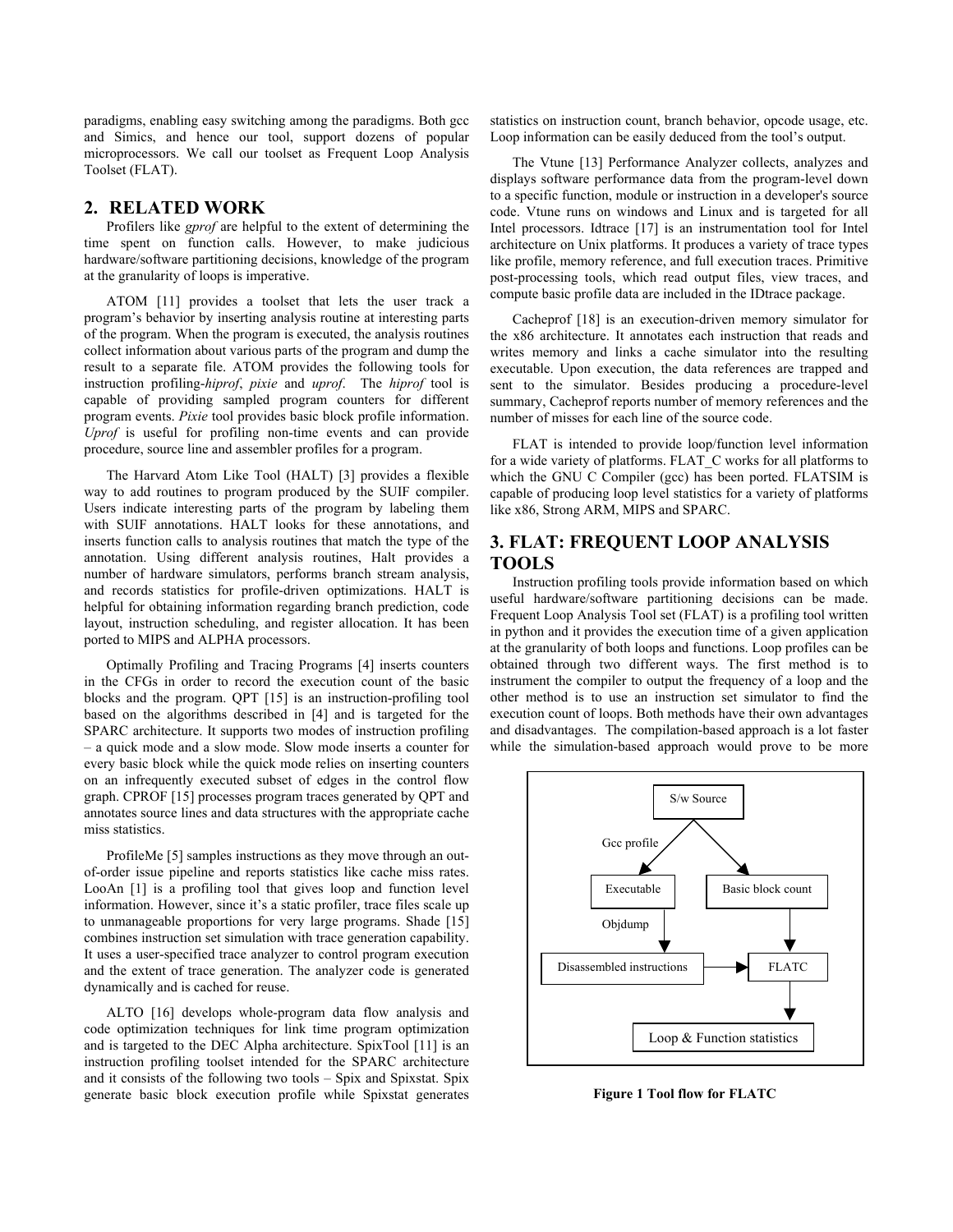

**Figure 2 Tool flow for FLATSIM** 

beneficial in tuning the various architectural aspects of the program.

During hardware/software partitioning, frequently executed functions often prove to be the favorite candidates for hardware mapping. However, a frequently executed function could have many infrequently executed loops that contribute towards the total execution time of the function. Since loops perform the bulk of computation, returns for the silicon real estate would be maximized if a frequently executed loop of the program were chosen instead of the frequent function mentioned above. The output provided by FLAT is useful in deciding whether a loop or function needs to be mapped onto hardware. FLAT considers functions as loops that are iterate once for each call. FLAT comprises of two profiling tools - FLATC and FLATSIM.

Figure 1 shows the tool flow for FLATC. FLATC uses gcc to obtain the basic block counts of a program. The information regarding the loop names and function calls are obtained from the disassembled instructions. Once the loops and function calls are identified, the percentage execution can be determined from the execution percentage of basic blocks. Since FLATC uses gcc, it is portable across a variety of platforms and there are no restrictions on the kind of code that can be profiled using FLATC. If a code can be compiled using gcc, it can be profiled using FLATC. Compile-time instrumentation adds roughly 15% of the instructions to the binary in order to accomplish profiling.

Figure 2 shows the toolflow for FLATSIM. FLATSIM uses Virtutech's Simics instruction set simulator to do the instruction profiling. Simics is a full system simulation platform, capable of simulating high-end target systems with sufficient fidelity and speed to boot and run operating systems and commercial workloads. Simics provides a controlled, deterministic, and fully virtualized environment for a variety of hardware and software engineering tasks. Hence, We decided to instrument the Simics modules to get realistic instruction profile estimates. Simics is not an open source simulator. However, the source code for the add-on modules is included with the distribution.

The functionality of the simulator can be extended by modifying the existing modules or by creating custom modules. One such module that is supplied with the Simics distribution is the *id-splitter* module. The id-splitter module in Simics handles all cache accesses and redirects them to the instruction or data cache accordingly. FLATSIM relies on getting the instruction profile from a modified version of the id-splitter module. The suggested modification to the id-splitter module is as follows. A tree structure containing all the loop-addresses is introduced into the id-splitter module. During execution, if an instruction belongs to one of the loops, the counter associated with the loop is incremented. Finally information about loops and function calls are written to a file. FLATSIM analyses this file and prints out information regarding the loop execution. Table 1 shows the output of FLAT for *Diffie-Hellman (DH)* key exchange application from the NetBench [19] benchmark suite.

FLAT maintains a DAG like representation for holding data structures for loops and functions. Every loop and function is associated with a name. The loops and functions are named in a hierarchical fashion. For example, the loop name <NN\_AddDigitMult*.1>* in Table 1 refers to the first loop in the function called NN\_AddDigitMult*.* The first sub-loop of this loop would be named as <NN\_AddDigitMult*.1.1>*. The loop name, number of loop iterations, total number of instructions executed in the loop, percentage of the execution time spent in the loop are the fields printed in FLAT's output. The function statistic consists of the function name, number of times it was called, static size, total number of instructions executed inside the function and percentage of time spent in the function.

## **4. BENCHMARKS**

**Table 1 FLAT's output for the DH application** 

| Loop Name                   | Frequency | Loop<br>size | <b>Total Inst.</b> | %<br>Exec. |  |  |
|-----------------------------|-----------|--------------|--------------------|------------|--|--|
|                             |           |              | (In Million)       |            |  |  |
| <program></program>         | 1         | 54563        | 4178               | 100.00     |  |  |
| <nn subdigitmult.1=""></nn> | 3192157   | 246          | 598                | 14.31      |  |  |
| <nn adddigitmult.1=""></nn> | 3198863   | 221          | 548                | 13.12      |  |  |
| <nn sub.1=""></nn>          | 1529347   | 237          | 237                | 5.66       |  |  |
| <nn div.1=""></nn>          | 260926    | 602          | 80                 | 1.92       |  |  |
| <nn lshift.1=""></nn>       | 691293    | 137          | 64                 | 1.53       |  |  |
| <nn assignzero.1=""></nn>   | 1384533   | 57           | 54                 | 1.29       |  |  |
| <nn mult.1=""></nn>         | 232447    | 204          | 39                 | 0.93       |  |  |
| <nn div.1.1=""></nn>        | 333351    | 256          | 33                 | 0.79       |  |  |
| <nn cmp.1=""></nn>          | 280283    | 139          | 28.00              | 0.67       |  |  |
|                             |           |              |                    |            |  |  |
| <b>Function Name</b>        | Frequency | Loop         | <b>Total Inst.</b> | %          |  |  |
|                             |           | size         | (In Million)       | Exec.      |  |  |
| <nn digitmult=""></nn>      | 5972388   | 297          | 1479               | 35.39      |  |  |
| <nn subdigitmult=""></nn>   | 2985562   | 365          | 673                | 16.12      |  |  |
| <nn adddigitmult=""></nn>   | 2986826   | 339          | 627                | 15.01      |  |  |
| <nn sub=""></nn>            | 1436259   | 319          | 263                | 6.28       |  |  |
| <nn_digitdiv></nn_digitdiv> | 240351    | 799          | 151                | 3.61       |  |  |
| <nn div=""></nn>            | 240351    | 1057         | 126                | 3.02       |  |  |
| <nn assignzero=""></nn>     | 1302080   | 122          | 79                 | 1.88       |  |  |
| <nn lshift=""></nn>         | 650132    | 263          | 78                 | 1.85       |  |  |
| <nn mult=""></nn>           | 212257    | 421          | 47                 | 1.11       |  |  |
| <nn cmp=""></nn>            | 279953    | 213          | 40                 | 0.95       |  |  |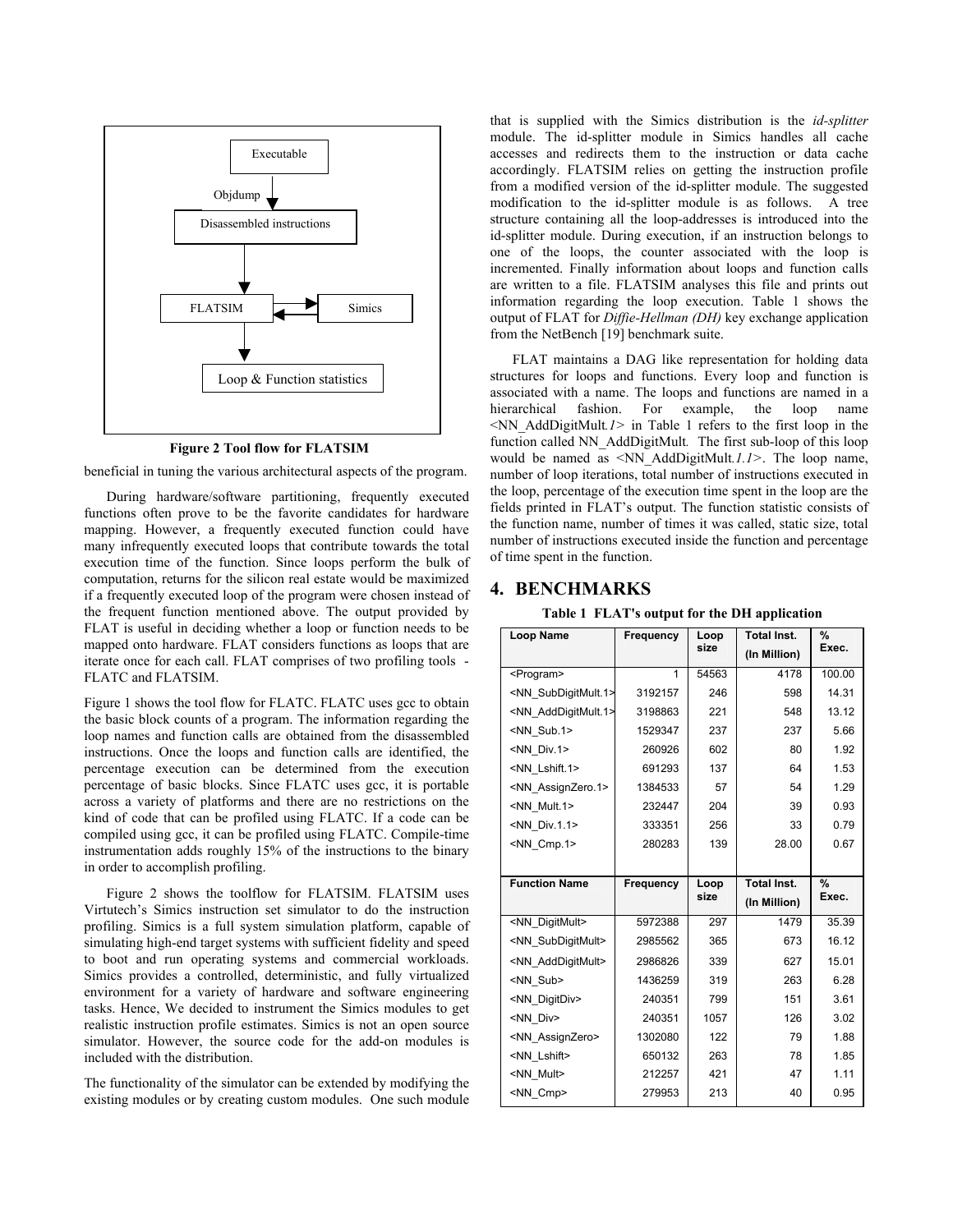|                   |    | Loop           |    |                |    |    |    |    |    |    |                | Core<br>type  | $ACLC^*$ |
|-------------------|----|----------------|----|----------------|----|----|----|----|----|----|----------------|---------------|----------|
| <b>Benchmarks</b> | 1  | $\overline{2}$ | 3  | $\overline{4}$ | 5  | 6  | 7  | 8  | 9  | 10 | Core<br>Loops  |               |          |
| Bzip2             | 18 | 37             | 46 | 55             | 61 | 67 | 73 | 77 | 82 | 85 | 6              | Weak          | 11.15    |
| Crafty            | 25 | 33             | 40 | 46             | 52 | 57 | 62 | 67 | 71 | 75 | 7              | Weak          | 8.84     |
| Eon               | 3  | 5              | 7  | 9              | 11 | 13 | 15 | 16 | 17 | 18 | $\overline{0}$ | Coreless      | 0.00     |
| Gap               | 17 | 26             | 34 | 41             | 47 | 51 | 56 | 60 | 63 | 67 | 5              | Weak          | 9.30     |
| Gzip              | 29 | 43             | 54 | 65             | 73 | 81 | 86 | 90 | 93 | 96 | 6              | Strong        | 13.53    |
| <b>MCF</b>        | 24 | 47             | 58 | 68             | 76 | 83 | 89 | 94 | 94 | 95 | $\tau$         | <b>Strong</b> | 12.66    |
| Parser            | 8  | 15             | 21 | 27             | 33 | 38 | 43 | 47 | 50 | 54 | 6              | Weak          | 6.38     |
| Twolf             | 21 | 28             | 35 | 41             | 45 | 49 | 52 | 55 | 58 | 60 | 4              | Weak          | 10.25    |
| Vortex            | 14 | 23             | 29 | 35             | 37 | 40 | 42 | 43 | 45 | 46 | 4              | Weak          | 8.71     |
| Vpr               | 30 | 42             | 52 | 60             | 66 | 72 | 77 | 81 | 85 | 87 | $\tau$         | <b>Strong</b> | 11.00    |
| Average           | 19 | 30             | 38 | 45             | 50 | 55 | 59 | 63 | 66 | 68 | 5              | Weak          | 10.03    |

**Table 2 Percentage execution time of top 10 loops of SPECINT (Threshold = 5%)** 

|                   |     | Loop |     |     |     |     |     |     |     |     | No.<br>Of<br>Core | Core<br>type | ACLC <sup>*</sup> |
|-------------------|-----|------|-----|-----|-----|-----|-----|-----|-----|-----|-------------------|--------------|-------------------|
| <b>Benchmarks</b> |     |      | 3   | 4   | 5   | 6   |     | 8   | 9   | 10  | Loops             |              |                   |
| <b>ADPCM</b>      | 100 | 100  | 100 | 100 | 100 | 100 | 100 | 100 | 100 | 100 | л.                | Strong       | 99.95             |
| G721decode        | 47  | 69   | 87  | 92  | 95  | 96  | 97  | 98  | 98  | 97  | 3                 | Strong       | 28.95             |
| G721encode        | 46  | 68   | 85  | 90  | 93  | 94  | 95  | 96  | 97  | 97  | 3                 | Strong       | 28.36             |
| Jpegdecode        | 41  | 67   | 77  | 86  | 89  | 90  | 90  | 90  | 90  | 90  | 4                 | Strong       | 21.47             |
| Jpegencode        | 29  | 42   | 54  | 65  | 75  | 84  | 89  | 92  | 93  | 95  | 6                 | Strong       | 14.03             |
| Mpegdecode        | 76  | 81   | 84  | 87  | 89  | 90  | 92  | 93  | 93  | 94  | 1                 | Strong       | 76.68             |
| Pegwit            | 40  | 71   | 81  | 85  | 89  | 92  | 94  | 97  | 98  | 98  | 3                 | Strong       | 26.83             |
|                   |     |      |     |     |     |     |     |     |     |     |                   |              |                   |

Average | 52 | 69 | 80 | 86 | 89 | 92 | 93 | 94 | 95 | 95 | 4 | Strong | 21.42

**Table 3 Percentage execution time of top 10 loops in MediaBench (Threshold = 5%)** 

**\* ACLC – Average Core Loop Contribution**

We analyze an extensive collection of SPECINT [20] integer applications (mcf, bzip2, vpr, vortex, crafy, parser), MediaBench [21] (ADPCM, G721, MPEG, JPEG, Pegwit), cryptographic applications (AES, 3DES, RC4, RC6, idea, blowfish, seal and sha1) and network applications (dh, drr, tl, route and url - all from NetBench [19]). The benchmarks were compiled for the X86 architecture using the GNU C Compiler (gcc version 2.95.3). The execution times of the first 10 loops of different benchmarks are shown in Tables 2, 3 and 4.

#### **5. CORE IDENTIFICATION**

We define *core* as the set of all loops whose execution time is higher than a threshold value. If for an application, no loop contributes more than the threshold value, we classify the application as coreless. We refer to the cores with contribution closer to 90% as a strong core and we refer to cores with contribution is closer to 50% as a weak core. Tables 2, 3 and 4 show the loop contributions from the first 10 loops of SPECINT, MediaBench and NetBench/security applications respectively. We find that the loop contribution decreases successively as we move towards the tenth loop.

We identify the cores across different benchmarks in the following manner. For each application, all frequent loops that take up more than 5%( a fixed threshold) of the total execution time are considered as a part of the core. From Tables 3 and 4*,* it is clear that embedded system applications like MediaBench, NetBench and cryptographic algorithms have a very high percentage of core contribution. Cryptographic applications tend to have much lesser code size as compared to the media or network applications and are hence characterized by the presence of very strong cores. On an average, the cores for cryptographic applications often consist of two loops. The NetBench applications have strong cores and their core size is 3 loops for most of the applications. Media applications from the SPECINT to be less significant than the core contribution have moderately strong cores while most of the SPECINT applications have weak cores. We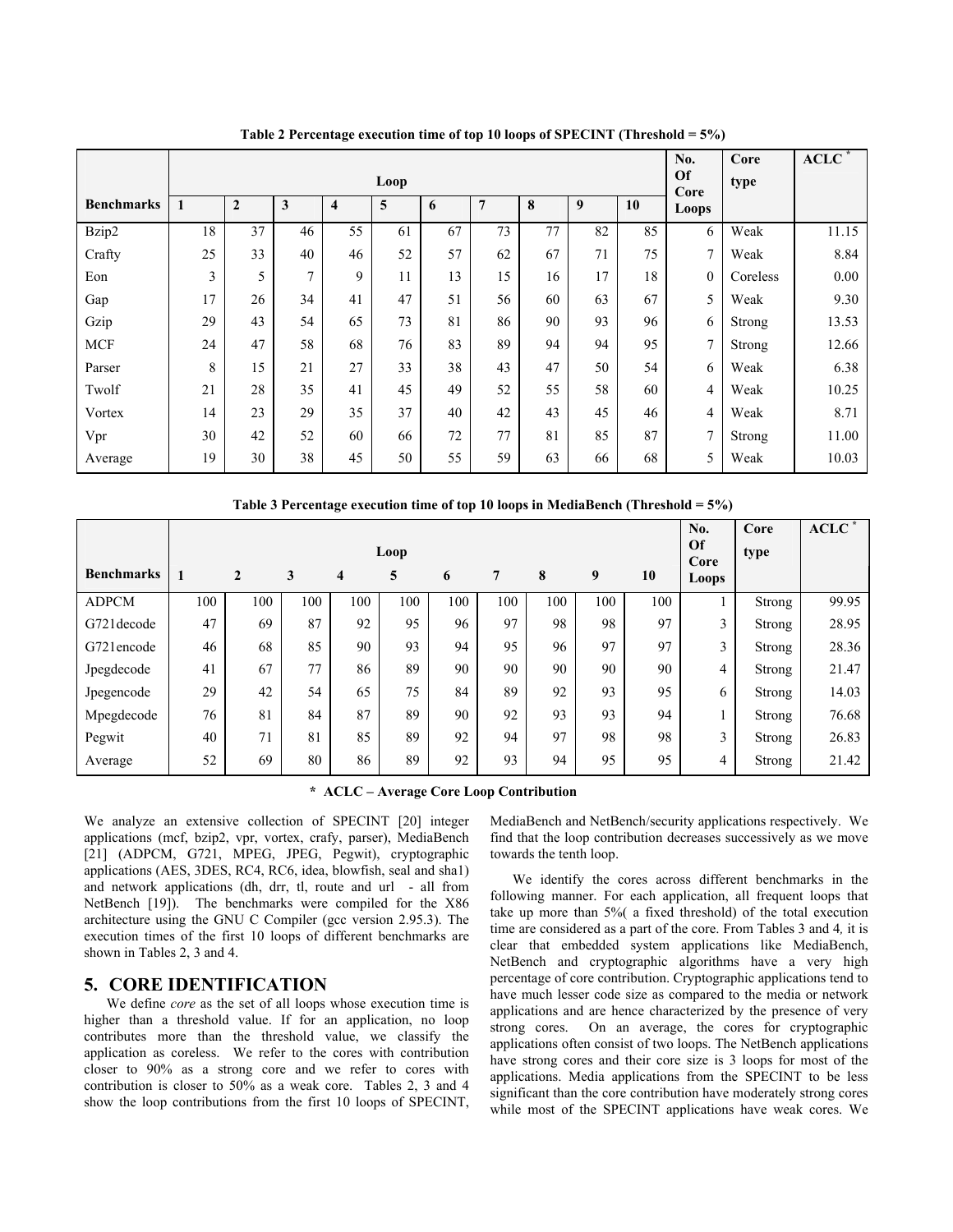**Table 4 Percentage execution time of top 10 loops in Security and NetBench applications (Threshold = 5%)** 

|                   |    |                |     |                     |     |     |     |     |     |     | No.               | Core          | $ACLC$ <sup>*</sup> |
|-------------------|----|----------------|-----|---------------------|-----|-----|-----|-----|-----|-----|-------------------|---------------|---------------------|
|                   |    | Loop           |     |                     |     |     |     |     |     |     | <b>Of</b><br>Core | type          |                     |
| <b>Benchmarks</b> | 1  | $\overline{2}$ | 3   | $\overline{\bf{4}}$ | 5   | 6   | 7   | 8   | 9   | 10  | Loops             |               |                     |
| <b>AES</b>        | 78 | 93             | 97  | 100                 | 100 | 100 | 100 | 100 | 100 | 100 | $\overline{2}$    | Strong        | 46.50               |
| Blowfish          | 62 | 87             | 93  | 95                  | 95  | 95  | 95  | 95  | 95  | 95  | 3                 | <b>Strong</b> | 31.10               |
| <b>DES</b>        | 46 | 90             | 94  | 98                  | 98  | 98  | 98  | 98  | 98  | 98  | $\overline{2}$    | <b>Strong</b> | 45.00               |
| <b>IDEA</b>       | 48 | 87             | 95  | 95.                 | 95  | 95  | 95  | 95  | 95  | 95  | 3                 | <b>Strong</b> | 31.67               |
| RC4               | 95 | 100            | 100 | 100                 | 100 | 100 | 100 | 100 | 100 | 100 |                   | Strong        | 95.00               |
| RC <sub>6</sub>   | 87 | 100            | 100 | 100                 | 100 | 100 | 100 | 100 | 100 | 100 | 2                 | Strong        | 50.00               |
| Seal              | 63 | 98             | 100 | 100                 | 100 | 100 | 100 | 100 | 100 | 100 | 2                 | Strong        | 48.93               |
| SHA1              | 75 | 98             | 100 | 100                 | 100 | 100 | 100 | 100 | 100 | 100 | 2                 | Strong        | 48.91               |
| CRC               | 87 | 99             | 100 | 100                 | 100 | 100 | 100 | 100 | 100 | 100 | 2                 | Strong        | 49.45               |
| TL                | 71 | 82             | 90  | 93                  | 95  | 97  | 98  | 98  | 99  | 99  | 3                 | Strong        | 29.90               |
| <b>URL</b>        | 77 | 95             | 99  | 100                 | 100 | 100 | 100 | 100 | 100 | 100 | 2                 | Strong        | 47.47               |
| <b>DRR</b>        | 26 | 48             | 65  | 80                  | 85  | 87  | 91  | 93  | 95  | 95  | 4                 | Strong        | 20.09               |
| Average           | 68 | 90             | 95  | 97                  | 97  | 98  | 98  | 98  | 99  | 99  | 2                 | Strong        | 45.35               |

**\* ACLC – Average Core Loop Contribution** 

find that most of the SPECINT applications have weak cores except for *eon*, which is coreless.

**Table 5 Effect of compiler optimization on instruction cycles in MCF benchmark** 

For the unoptimized and the optimized versions of each benchmark, Tables 6, 7 and 8 show the total number of instructions in the benchmark, number of instructions in the core of the benchmark and the percentage of instructions contributed by the core. The benchmarks were optimized using the GNU C Compiler (gcc), operating at the highest level of optimization (O3), with loop unrolling enabled.

#### **6. CORE OPTIMIZATION**

In general, compiler optimization reduces the overall dynamic instruction count of a program. It also involves a lot of code movement and code redistribution. Hence, after optimization, the distribution of cores in a program often gets altered. Table 5 shows the percentage contribution from top four loops of the MCF application in SPECINT suite. One might observe that optimization results in extensive code movement. In Table 5, for the unoptimized version, the second loop in the function  $\le$ price out impl> has the highest contribution. Due to compiler optimizations such as function inlining, an additional loop is introduced in the function and hence the third loop of the function <price\_out\_impl> becomes the most frequent loop after optimization. The contribution of loop  $\epsilon$  /sprimal bea mpp.3> increases from 8.28% to 15.91% while that

| Un-optimized code                      | <b>Optimized code</b> |                                   |                        |  |  |
|----------------------------------------|-----------------------|-----------------------------------|------------------------|--|--|
| <b>Loop Name</b>                       | $\frac{0}{0}$<br>Exec | <b>Loop Name</b>                  | $\frac{0}{0}$<br>Exec. |  |  |
| <price impl.2="" out=""></price>       | 23.44                 | <price out_impl.3=""></price>     | 32.07                  |  |  |
| <refresh potential.2=""></refresh>     | 18.07                 | <primal bea="" mpp.3=""></primal> | 15.91                  |  |  |
| <primal bea="" mpp.3=""></primal>      | 8.28                  | $\leq$ refresh potential.3>       | 13.56                  |  |  |
| <replace arc.1="" weaker=""></replace> | 7.54                  | $\leq$ refresh potential.2>       | 13.22                  |  |  |
| Average                                | 57.33                 | Average                           | 74.76                  |  |  |

of loop <refresh\_potential.2> decreases. Overall, the contribution of the top four loops to the execution time increases from 57% to 75%. Compiler optimizations have a strong impact not only on the size of the computation core but also on its composition and the distribution of the frequently executed loops.

If the core is more conducive to optimization than the rest of the program, then most of the optimization would be centered around the core. However, the extent to which the core and rest of the program are affected by optimization largely depends on the



**Graph 1 Percentage of execution time spent in the first four loops of Security and NetBench applications**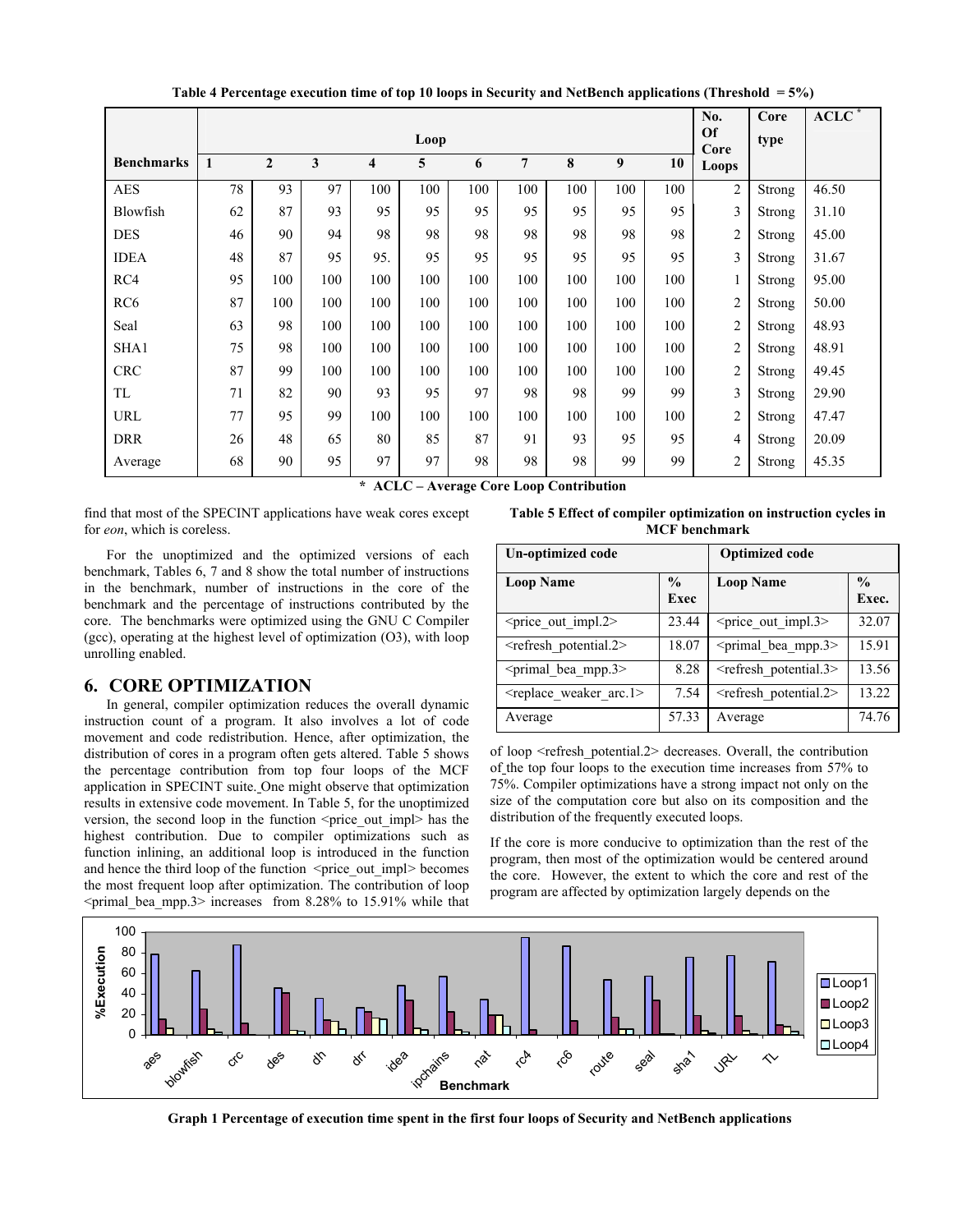

**Graph 2 Percentage of execution time spent in the first four loops of SPECINT** 



**Graph 3 Percentage of execution time spent in the first four loops of MediaBench** 

nature of the application. In order to quantify the impact of optimization on the core, we define a new metric called Core to Program Reduction Ratio (CPRR) – the ratio of decrease in core size to the decrease in program size. CPRR is computed as follows:

# *Decrease in program instructions Decrease in core instructions CPRR* <sup>=</sup>

One can visualize any program to consist of core and non-core portions. In the definition of CPRR, the numerator denotes the decrease in core instructions between the unoptimized and optimized programs. The denominator is the decrease in total dynamic instruction count due to optimization. If the decrease in the dynamic instruction count can be considered as being proportional to the extent of optimization, then, a CPRR of 50% would mean that the core and the rest of the program were optimized equally. A CPRR value higher than 50% implies that core is more amenable to optimization as compared to the rest of the program; while a CPRR of less than 50% implies that the impact of optimization on the noncore portion of the program is higher.

As illustrated in the Tables 6,7 and 8, programs like the security and Netbench applications have high CPRR values while applications like the SPECINT benchmarks tend to exhibit lower CPRR. We computed the CPRR for SPECINT in order to show the effect of compiler optimization on the kernels of large applications. Of course, the embedded applications, MediaBench, NetBench and the security applications, consist of small kernels while the SPECINT benchmarks are complete programs. This explains why the computation core in the embedded applications is more explicit and dominant.

## **7. PARTITIONING FOR CSoC**

In this section we evaluate the potential speedups that can be achieved by mapping the optimized cores to hardware. Configurable System On Chip platforms (CsoCs) like the Xilinx Virtex II pro [7], Altera Excalibur [8] and the Triscend A7 [6] are examples of a few architectures that prove to be ideal for migrating the core loops to hardware. The obvious objective of migrating code to hardware is the speed-up that can be achieved. One should also note that not all loops are conducive to hardware mapping. Figure 3 shows a target architecture that could benefit by mapping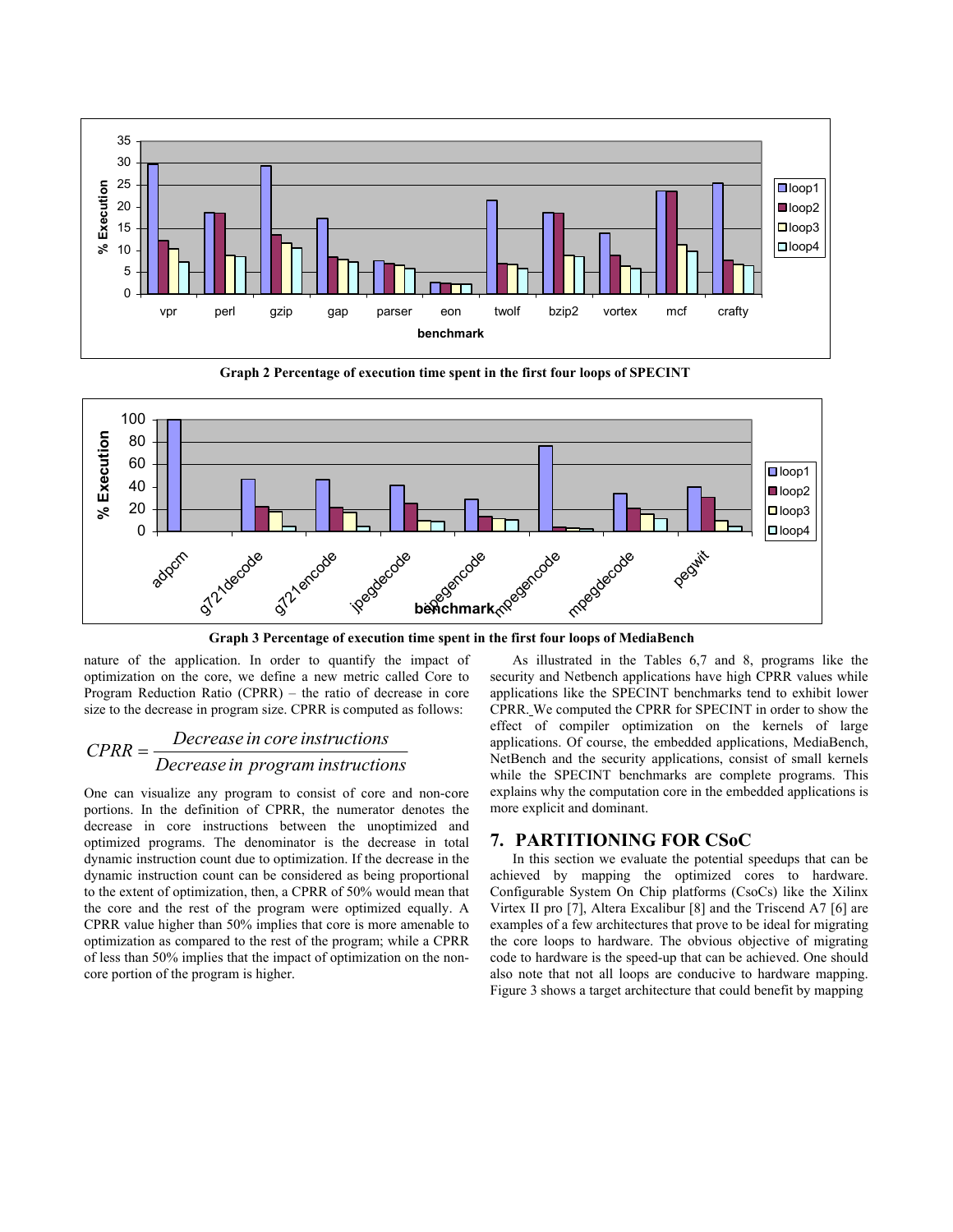| <b>Benchmark</b> | Program<br>unopt.     | Core<br>unopt. | % of core in<br>unopt. | Program<br>optimized | Core<br>optimized | % Core in<br>optimized | Decrease in<br>program | <b>CPRR</b> |
|------------------|-----------------------|----------------|------------------------|----------------------|-------------------|------------------------|------------------------|-------------|
|                  | $(10^6 \text{inst.})$ | $(10^6$ inst.) | Program                | $(10^6$ inst.)       | $(10^6$ inst.)    | program                | size                   |             |
| <b>AES</b>       | 577                   | 577            | 99.99                  | 1023                 | 1020              | 99.75                  | 43.52                  | 99.43       |
| Blowfish         | 1770                  | 1680           | 94.94                  | 572                  | 572               | 100.00                 | 67.70                  | 92.53       |
| <b>CRC</b>       | 56                    | 55             | 99.81                  | 19                   | 19                | 100.00                 | 66.79                  | 99.71       |
| <b>DES</b>       | 4390                  | 4290           | 97.61                  | 2390                 | 2390              | 100.00                 | 45.58                  | 94.81       |
| <b>IDEA</b>      | 2710                  | 2580           | 95.19                  | 1530                 | 1530              | 100.00                 | 43.59                  | 88.97       |
| <b>IPChains</b>  | 26.02                 | 24.09          | 92.57                  | 11                   | 10                | 91.63                  | 59.40                  | 93.21       |
| RC4              | 740                   | 740            | 99.99                  | 328                  | 328               | 100.00                 | 55.63                  | 99.99       |
| RC <sub>6</sub>  | 802                   | 780            | 97.20                  | 323                  | 323               | 99.99                  | 59.72                  | 95.40       |
| Seal             | 168                   | 168            | 99.94                  | 61                   | 61                | 100.00                 | 63.73                  | 99.90       |
| TL               | 6                     | 5              | 93.12                  | $\overline{c}$       | $\overline{2}$    | 90.85                  | 64.26                  | 94.39       |
| <b>URL</b>       | 1580                  | 1580           | 99.50                  | 1430                 | 1420              | 99.65                  | 9.96                   | 98.09       |
| <b>DRR</b>       | 18                    | 15             | 80.37                  | 16                   | 13                | 80.33                  | 10.92                  | 80.68       |
| Average          | 1072                  | 1042           | 96                     | 642                  | 641               | 96.58                  | 49.23                  | 94.76       |

**Table 4 CPRR for Security and NetBench applications** 

#### **Table 5 CPRR for SPECINT**

| <b>Benchmark</b> | Program<br>unopt.      | Core<br>unopt.        | $%$ of core in<br>unopt. | Program<br>optimized  | Core<br>optimized     | $%Core$ in<br>optimized | in<br><b>Decrease</b><br>program size | <b>CPRR</b> |
|------------------|------------------------|-----------------------|--------------------------|-----------------------|-----------------------|-------------------------|---------------------------------------|-------------|
|                  | $(10^9 \text{ inst.})$ | $(10^9 \text{inst.})$ | Program                  | $(10^9 \text{inst.})$ | $(10^9 \text{inst.})$ | program                 |                                       |             |
| Gzip             | 10800                  | 6650                  | 61.5                     | 6860                  | 4310                  | 62.87                   | 36.93                                 | 58.21       |
| Vpr              | 12400                  | 7310                  | 58.96                    | 6120                  | 3310                  | 541.6                   | 50.7                                  | 63.62       |
| <b>MCF</b>       | 5470                   | 3480                  | 63.72                    | 2010                  | 1820                  | 90.74                   | 63.22                                 | 48          |
| Crafty           | 14900                  | 6530                  | 43.82                    | 9460                  | 4430                  | 46.79                   | 36.46                                 | 38.64       |
| Parser           | 24600                  | 6670                  | 27.08                    | 12100                 | 4870                  | 40.13                   | 50.72                                 | 14.39       |
| Bzip2            | 13900                  | 7600                  | 54.48                    | 7300                  | 3650                  | 50.01                   | 47.65                                 | 59.4        |
| Twolf            | 23900                  | 9800                  | 40.99                    | 16100                 | 5710                  | 35.49                   | 32.73                                 | 52.29       |
| Average          | 15153                  | 6863                  | 50.03                    | 8564                  | 4014                  | 54.31                   | 45.49                                 | 47.79       |

## **Table 6 CPRR for MediaBench**

| <b>Benchmark</b> | Program<br>unopt.<br>$(10^6$ inst.) | Core<br>unopt.<br>$(10^6 \text{inst.})$ | $%$ of core in<br>unopt.<br>Program | Program<br>optimized<br>$(10^6 \text{inst.})$ | Core<br>optimized<br>$(10^6$ inst.) | $%$ Core in<br>optimized<br>program | <b>Decrease</b><br>in<br>program<br>size | <b>CPRR</b> |
|------------------|-------------------------------------|-----------------------------------------|-------------------------------------|-----------------------------------------------|-------------------------------------|-------------------------------------|------------------------------------------|-------------|
| <b>ADPCM</b>     | 56                                  | 56                                      | 100                                 | 32                                            | 32                                  | 100                                 | 43.27                                    | 99.99       |
| JpegDecode       | 1930                                | 1660                                    | 85.87                               | 1260                                          | 1070                                | 84.50                               | 34.66                                    | 88.45       |
| JpegEncode       | 103                                 | 67                                      | 64.75                               | 77                                            | 61                                  | 79.43                               | 26.04                                    | 23.04       |
| MpegEncode       | 1280                                | 1100                                    | 86.51                               | 917                                           | 752                                 | 81.95                               | 28.15                                    | 98.17       |
| G721decode       | 1800                                | 1650                                    | 91.61                               | 1010                                          | 938                                 | 93.24                               | 44.15                                    | 89.54       |
| G721encode       | 1920                                | 1720                                    | 89.53                               | 1070                                          | 947                                 | 88.58                               | 44.33                                    | 90.72       |
| Average          | 1181                                | 1042                                    | 86.37                               | 728                                           | 633                                 | 87.95                               | 36.76                                    | 81.65       |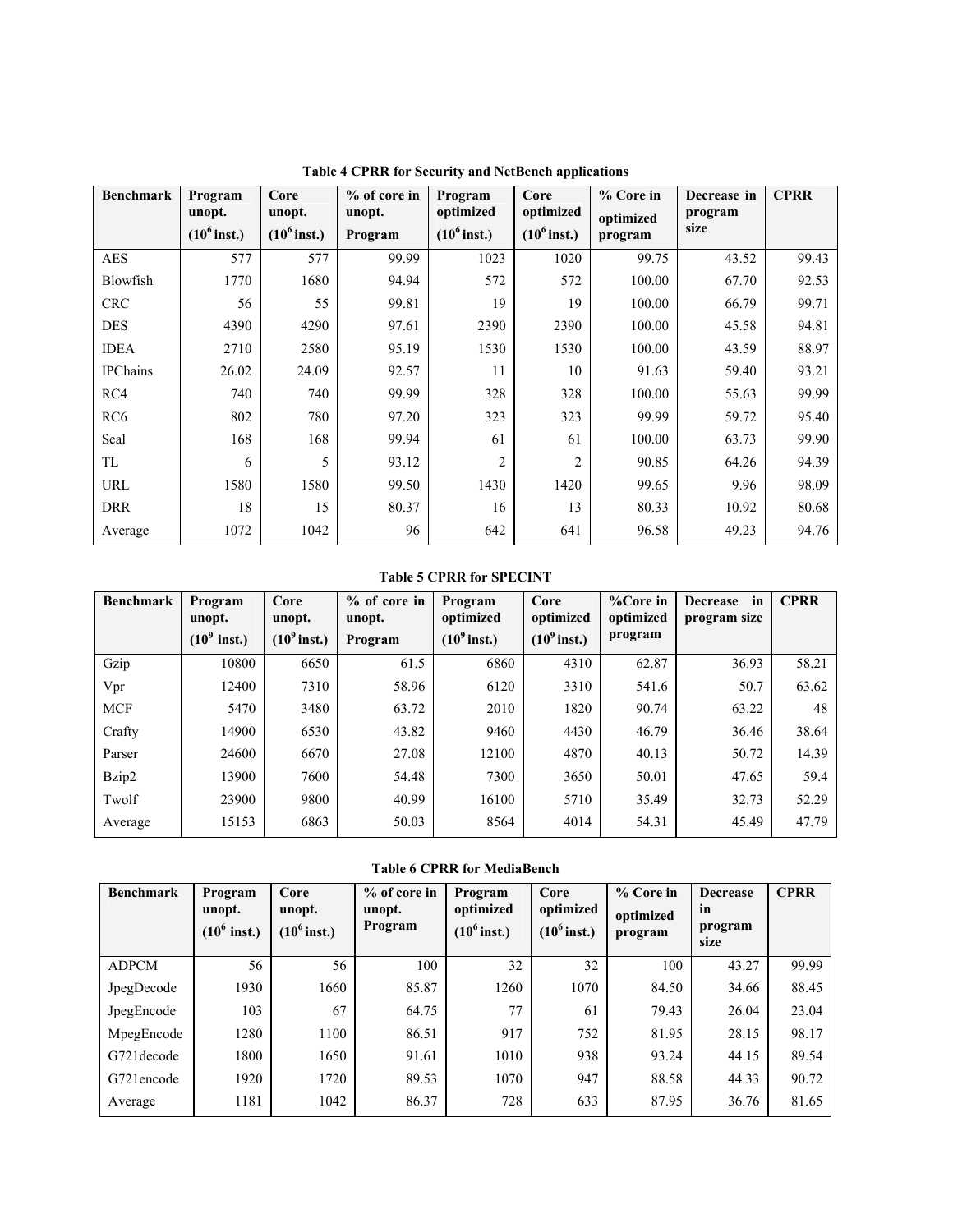|                   |       |                | Loop  |                     |       | <b>Speedup</b> |              |      |                     |      |  |
|-------------------|-------|----------------|-------|---------------------|-------|----------------|--------------|------|---------------------|------|--|
| <b>Benchmarks</b> | 1     | $\overline{2}$ | 3     | $\overline{\bf{4}}$ | 5     | 1              | $\mathbf{2}$ | 3    | $\overline{\bf{4}}$ | 5    |  |
| Bzip2             | 19.55 | 30.19          | 45.94 | 50.86               | 59.16 | 0.77           | 0.83         | 0.96 | 1.01                | 1.10 |  |
| Crafty            | 24.23 | 32.68          | 40.09 | 46.79               | 52.21 | 0.79           | 0.85         | 0.91 | 0.97                | 1.02 |  |
| Gzip              | 31.36 | 45.89          | 59.46 | 67.96               | 77.46 | 0.84           | 0.96         | 1.10 | 1.22                | 1.37 |  |
| <b>MCF</b>        | 32.47 | 64.58          | 83.72 | 90.7                | 97.35 | 0.85           | 1.17         | 1.50 | 1.68                | 1.89 |  |
| Parser            | 14.26 | 23.50          | 32.19 | 40.13               | 47.35 | 0.74           | 0.79         | 0.85 | 0.91                | 0.97 |  |
| Twolf             | 24.37 | 29.74          | 37.44 | 42.90               | 48.68 | 0.79           | 0.83         | 0.89 | 0.93                | 0.99 |  |
| Vortex            | 14.80 | 26.63          | 29.19 | 37.22               | 41.14 | 0.74           | 0.81         | 0.83 | 0.89                | 0.92 |  |
| Vpr               | 29.2  | 32.79          | 44.62 | 54.16               | 61.08 | 0.83           | 0.84         | 0.95 | 1.04                | 1.12 |  |
| Average           | 23.78 | 35.75          | 46.58 | 53.84               | 60.55 | 0.79           | 0.89         | 1.00 | 1.08                | 1.17 |  |

**Table 7 Speedup and cumulative execution percentages for the top five loops of SPECINT** 

**Table 10 Speed up and cumulative execution percentage of top five loops in MediaBench** 

|                   |       |              | Loop  |       |       | Speedup |                |      |                     |      |  |
|-------------------|-------|--------------|-------|-------|-------|---------|----------------|------|---------------------|------|--|
|                   |       | $\mathbf{2}$ | 3     | 4     | 5     | 1       | $\overline{2}$ | 3    | $\overline{\bf{4}}$ | 5    |  |
| <b>Benchmarks</b> |       |              |       |       |       |         |                |      |                     |      |  |
| <b>ADPCM</b>      | 99.94 | 99.99        | 99.99 | 99.99 | 99.99 | 1.99    | 1.99           | 1.99 | 1.99                | 1.99 |  |
| G721decode        | 46.42 | 72.15        | 88.23 | 93.24 | 96.31 | 0.96    | 1.28           | 1.64 | 1.76                | 1.86 |  |
| G721encode        | 38.62 | 67.24        | 80.11 | 88.57 | 92.73 | 0.90    | 1.21           | 1.43 | 1.62                | 1.74 |  |
| Jpegdecode        | 50.66 | 66.31        | 78.07 | 84.67 | 88.15 | 1.00    | 1.19           | 1.39 | 1.53                | 1.61 |  |
| Jpegencode        | 50.08 | 60.75        | 71.35 | 79.66 | 86.17 | 1.00    | 1.12           | 1.27 | 1.42                | 1.56 |  |
| Mpegdecode        | 60.16 | 68.13        | 74.34 | 78.75 | 82.22 | 1.11    | 1.22           | 1.32 | 1.40                | 1.47 |  |
| Pegwit            | 45.79 | 80.22        | 82.91 | 85.29 | 87.03 | 0.96    | 1.43           | 1.49 | 1.54                | 1.58 |  |
| Average           | 55.96 | 73.55        | 82.29 | 89.17 | 90.37 | 1.06    | 1.30           | 1.47 | 1.59                | 1.67 |  |

## **Table 11 Speed up and cumulative execution percentage of top five loops in Security/NetBench**

|                   |              |              | Loop   |                     |        | <b>Speedup</b> |                |      |                         |      |  |
|-------------------|--------------|--------------|--------|---------------------|--------|----------------|----------------|------|-------------------------|------|--|
|                   | $\mathbf{1}$ | $\mathbf{2}$ | 3      | $\overline{\bf{4}}$ | 5      | 1              | $\overline{2}$ | 3    | $\overline{\mathbf{4}}$ | 5    |  |
| <b>Benchmarks</b> |              |              |        |                     |        |                |                |      |                         |      |  |
| <b>AES</b>        | 91.88        | 100.00       | 100.00 | 100.00              | 100.00 | 1.71           | 1.99           | 1.99 | 1.99                    | 1.99 |  |
| Blowfish          | 96.5         | 99.85        | 100.00 | 100.00              | 100.00 | 1.86           | 1.99           | 1.99 | 1.99                    | 1.99 |  |
| <b>DES</b>        | 61.64        | 91.41        | 97.04  | 99.95               | 99.99  | 1.13           | 1.70           | 1.88 | 1.99                    | 1.99 |  |
| <b>IDEA</b>       | 64.45        | 97.09        | 100.00 | 100.00              | 100.00 | 1.17           | 1.88           | 1.99 | 1.99                    | 1.99 |  |
| RC4               | 100.00       | 100.00       | 100.00 | 100.00              | 100.00 | 1.99           | 1.99           | 1.99 | 1.99                    | 1.99 |  |
| RC <sub>6</sub>   | 100.00       | 100.00       | 100.00 | 100.00              | 100.00 | 1.99           | 1.99           | 1.99 | 1.99                    | 1.99 |  |
| <b>SEAL</b>       | 55.32        | 98.03        | 99.99  | 100.00              | 100.00 | 1.05           | 1.92           | 1.99 | 1.99                    | 1.99 |  |
| SHA1              | 91.43        | 99.99        | 100.00 | 100.00              | 100.00 | 1.70           | 1.99           | 1.99 | 1.99                    | 1.99 |  |
| <b>CRC</b>        | 99.06        | 99.62        | 100.00 | 100.00              | 100.00 | 1.96           | 1.98           | 1.99 | 1.99                    | 1.99 |  |
| TL                | 41.50        | 67.12        | 85.79  | 90.85               | 94.38  | 0.92           | 1.20           | 1.55 | 1.69                    | 1.79 |  |
| URL               | 76.36        | 94.89        | 99.20  | 99.65               | 99.91  | 1.35           | 1.81           | 1.96 | 1.98                    | 1.99 |  |
| <b>DRR</b>        | 26.08        | 47.84        | 64.11  | 80.33               | 84.67  | 0.81           | 0.98           | 1.16 | 1.43                    | 1.53 |  |
| Average           | 75.35        | 91.32        | 95.51  | 97.57               | 98.25  | 1.47           | 1.79           | 1.87 | 1.92                    | 1.94 |  |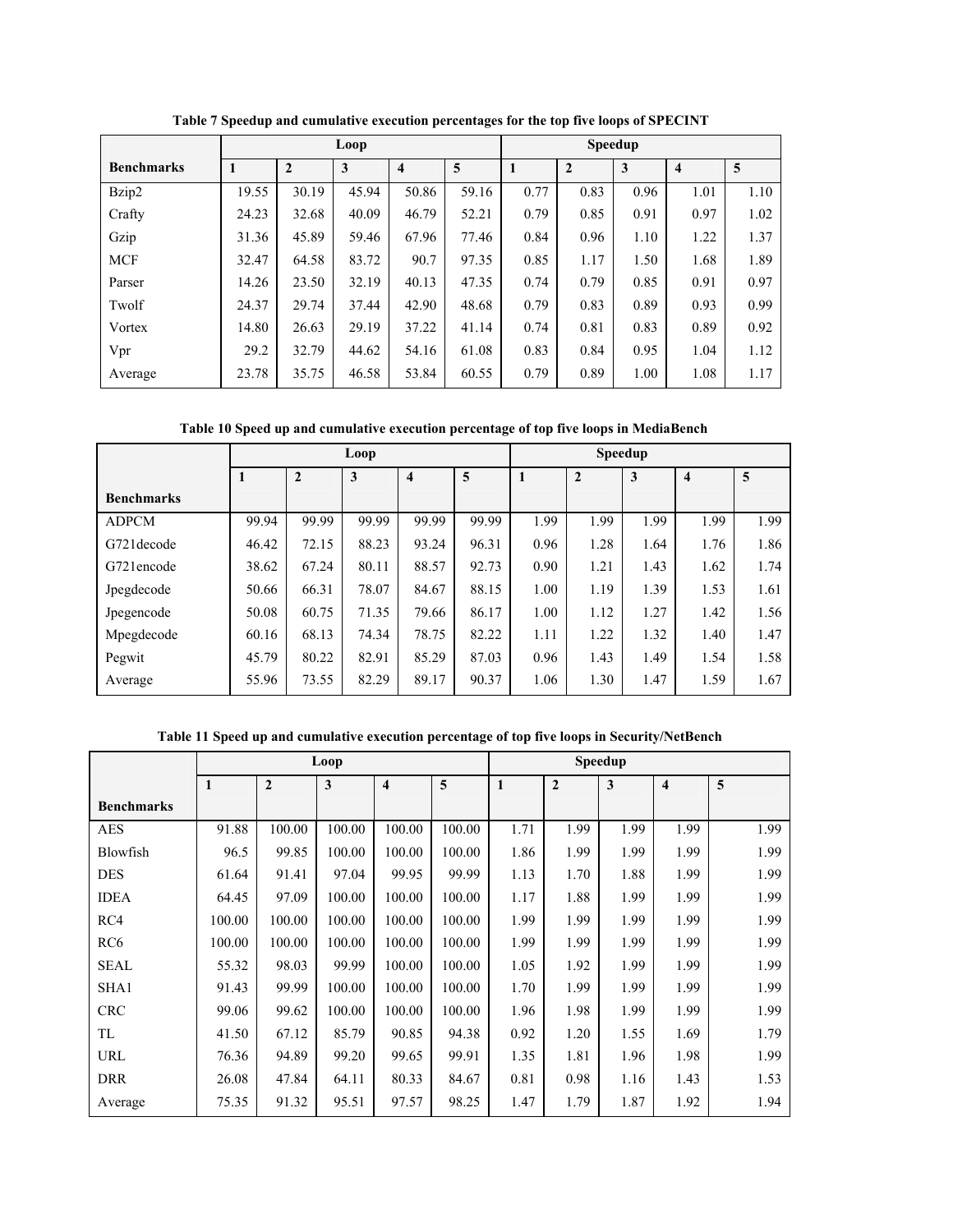

**Figure 3 Target architecture for a CSoC** 

loops to hardware. One might observe that no additional delay is required to fetch the data for the configurable logic fabric. In this section, we describe an analysis of this speed-up based on the results obtained from the profiling tool. Note that in this analysis we will not assume any overlap in computation between the CPU and the FPGA on the CSoC. This is a pessimistic but fair assumption

SoCP time = CPU time + FPGA times  $CPU time = SW$  only time – SW loop time FPGA time = SW\_loop\_time/HS

$$
s = \frac{SW\_Only\_time}{CPUtime + FPGAtime}
$$
  
= 
$$
\frac{SW\_Only\_time}{SW\_only\_time - SW\_loop\_time + \frac{SW\_loop\_time}{HS}}
$$
  
= 
$$
\frac{1}{1 - \frac{SW\_loop\_time}{SW\_only\_time} (1 - \frac{1}{HS})}
$$

$$
=\frac{1}{1-0.47*%loop\; execution}
$$

Where SW\_only\_time is the time from software only execution and the SW loop time is the time taken on a CPU by the loop that will be mapped to hardware. *HS* (hardware speedup) denotes the

*) HS*

speedup expected on the loop by mapping it to hardware. From past results [1] we have computed this speedup to be 19 in number of cycles. However, our experience shows that the clock frequency that can be obtained on an FPGA is about 10 times lower than a CPU frequency. For the remainder of this analysis we will assume that *HS = 1.9.*

The overall speedup is the ratio of the SW\_only\_time over the CsoC time. From Tables 9, 10 and 11, it is clear that mapping the first 5 frequent loops gives an average speedup of 1.17, 1.67 and 1.94 for the SPECINT, MediaBench and NetBench/Security applications. It should be noted that not all loops are suitable for mapping on hardware.

#### **8. CONCLUSION**

We propose a loop analysis toolset to support hardware software partitioning. We provide a Simics based loop analyzer to profile an application and to fine-tune the various architectural aspects of the application. We also provide an instrumentation based loop analyzer that profiles an application without any significant slowdown compared to the actual execution. For a wide range of benchmarks, we identify the cores of the program and then study the effect of compiler optimization on the distribution of cores. We find that the cores are optimized more as compared to the rest of the program. On an average, the contribution from the first 2-4 loops of embedded applications is roughly 90% while the first 6 loops in the Spec bench suite contributes to almost 55% of the execution time. We observe that mapping the first five most frequent loops to hardware is beneficial for MediaBench, Network and Cryptographic applications.

#### **ACKNOWLEDGEMENT**

This work was supported in part by NSF Award ITR 0083080

## **REFERENCES**

- [1] J. Villarreal, D. Suresh, G. Stitt, F. Vahid and W. Najjar, "*Improving Software Performance With Configurable Logic",* Kluwer Journal on Design Automation of Embedded Systems, November 2002, Volume 7 Issue 4, Pages 325 – 329.
- [2] K. Kucukcakar, K, "*An ASIP design methodology for Embedded Systems*", International Workshop on Hardware/Software Codesign, pages 17-21, 1999.
- [3] C. Young, *The Harvard Atom Like Tool Manual* (HALT), http://citeseer.nj.nec.com/121315.html
- [4] T.Ball and J.R. Larus. "*Optimally Profiling and Tracing Porgrams*", ACM Symposium on Principles of Programming Languages, 1992, Pages 59-70.
- [5] J.Dean, J.Hicks, C. Waldspurger, W. Weihl and G. Chrysos, "*ProfileMe: Hardware support for instruction-level profiling on out-of-order processors*", In proceedings of International Symposium on Microarchitecture, December 1997.
- [6] *Altera Corporation*. , Altera Excalibur,